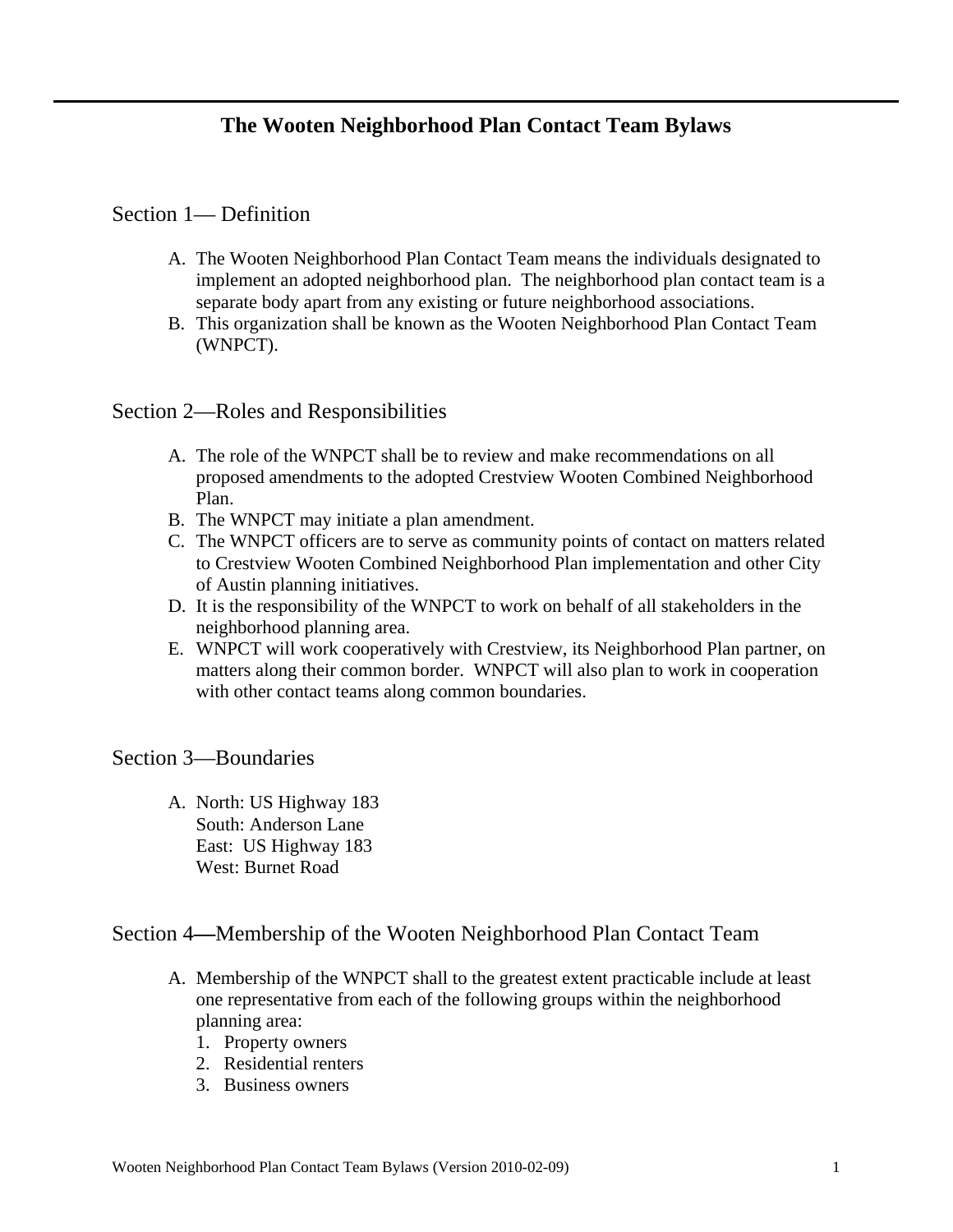- 4. Neighborhood organization members owning property within the neighborhood plan area.
- B. No member shall purport to represent the WNPCT unless authorized to do so per Section 9, subsection B, subsection 1, subsection c.
- C. A copy of the bylaws shall be made available to each member of the Wooten Neighborhood Plan Contact Team.

# Section 5—Removal of Members from the WNPCT

A. Any WNPCT member who no longer meets the membership criteria of Section 4, subsection A, shall be ineligible to vote on matters before WNPCT.

# Section 6—Decision Making

- A. Decisions of the WNPCT will be made by voting according to the following rules:
	- 1. Decisions will be made by majority of all executive votes.
	- 2. Each member of the executive committee represents one executive vote.
	- 3. Eligible members of the community present represent a single at large executive vote.
	- 4. A majority will determine the outcome of the at large executive vote.
	- 5. Voting members should be of legal voting age.
	- 6. Voting members are entitled to one vote regardless of number of properties owned.
	- 7. Upon request, voting membership eligibility will be verified.
		- a. Means of verification include, but may not be limited to, driver's license, utility bill (within three months of date of current vote), or copy of TCAD, property deed.
		- b. There will be no provisional (proxy) ballots.
	- 8. A majority and minority report may be submitted as part of a WNPCT recommendation.

# Section 7—Meetings

- A. Meetings of the WNPCT shall be open to the public. Community stakeholders are invited to participate in the discussion of the matters at hand, but only qualified members of the WNPCT are eligible to vote as per Sections 4 and 6.
- B. Meetings shall be held the third Monday of every odd number month at 7:00 pm.
- C. The meeting location will be announced prior to each meeting.
- D. Special meetings can be held on an as-needed basis.
- E. Special meetings of the WNPCT can only be called by at least fifty percent of executive committee members.
- F. Any community stakeholder may request the executive committee to hold a meeting.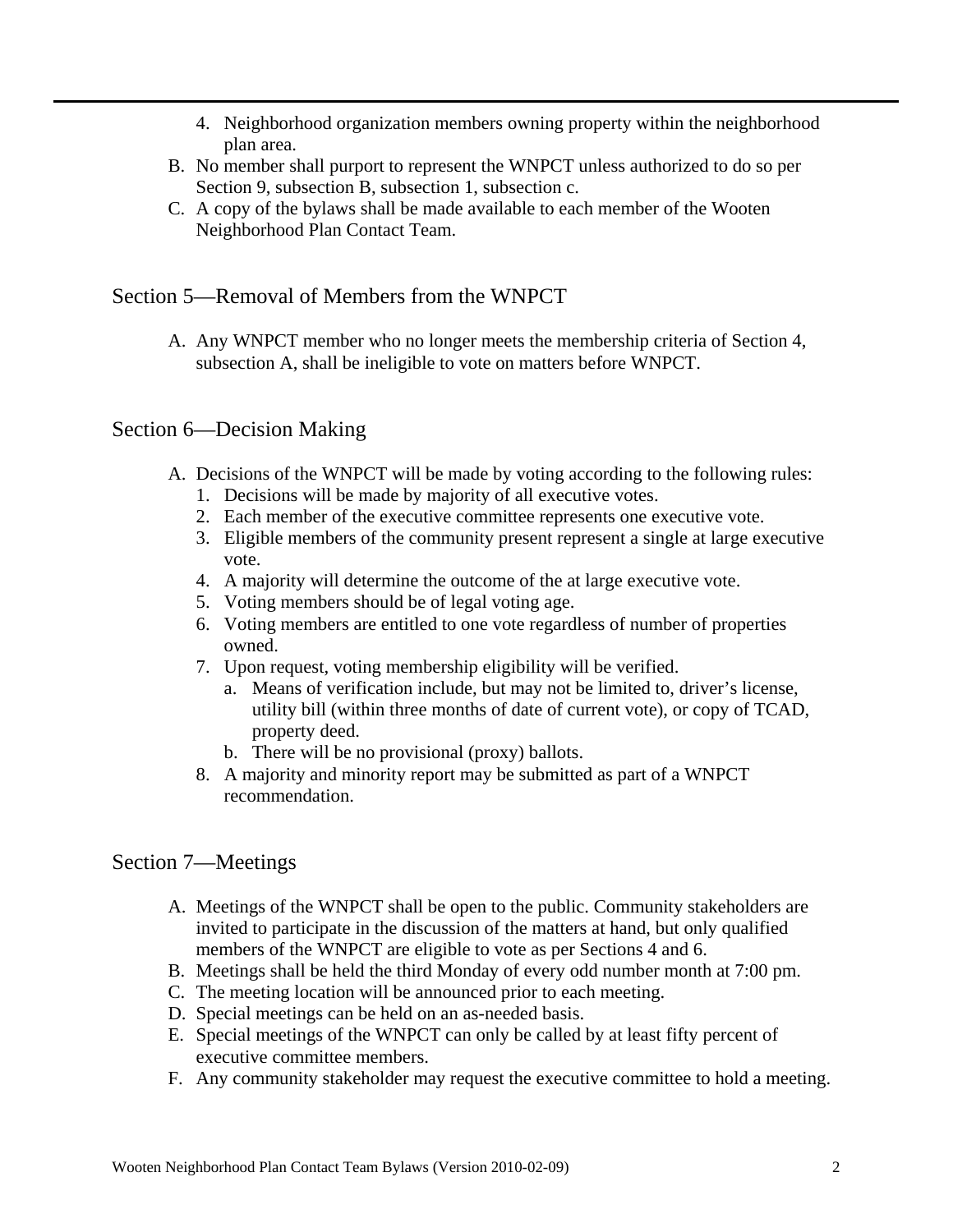- G. The WNPCT shall meet at least once per year to elect officers. Elections will be held the third Monday of September.
- H. Meeting discussions will be conducted in a conversational format with special regard for a dialogue that is respectful and considerate of all members in attendance. When necessary, meeting participants wishing to speak will be limited to three minutes as recognized by the Chair.
- I. Approved minutes of meetings and sign-in sheets, as a record of attendance, must be kept for all meetings of the WNPCT and shall be forwarded to the Planning and Development Review Department upon request.

# Section 8—Meeting Notification

- A. All meetings will be publicized in the neighborhood using whatever reasonable means available; for example: flyers, mailings, newsletters, print publications, and/or neighborhood listservs.
- B. Notices shall be distributed not less than six days before the meeting date.
- C. Failure to receive a meeting notice does not invalidate the meeting. However, the provisions of this section must be complied with in good faith.

# Section 9—Officers and Duties

- A. The officers of the WNPCT shall be, at a minimum: Chair, Vice-Chair, Secretary, and Attendance Keeper.
- B. Duties of the officers are as follows:
	- 1. Chair
		- a. The Chair shall be responsible for the operation of the WNPCT and its officers pursuant to these bylaws including
			- i. conducting meetings,
			- ii. representing the team at official functions,
			- iii. appointing committees/subcommittees, and
			- iv. generally overseeing the business of the WNPCT.
		- b. The Chair shall have the primary responsibility for coordinating with the City of Austin staff on Neighborhood Plan related issues.
		- c. When necessary, the Chair can appoint a member of the WNPCT to represent the WNPCT at a community function.
	- 2. Vice-Chair
		- a. The Vice-Chair shall assist the Chair in preparing meeting agendas.
		- b. The Vice-Chair shall conduct meetings and shall assume all duties of the Chair when required.
	- 3. Secretary
		- a. The Secretary shall maintain all written records as required by Section 7, subsection I, of these bylaws.
		- b. The Secretary shall produce all written communications as directed by the Chair, the executive committee, or the WNPCT membership.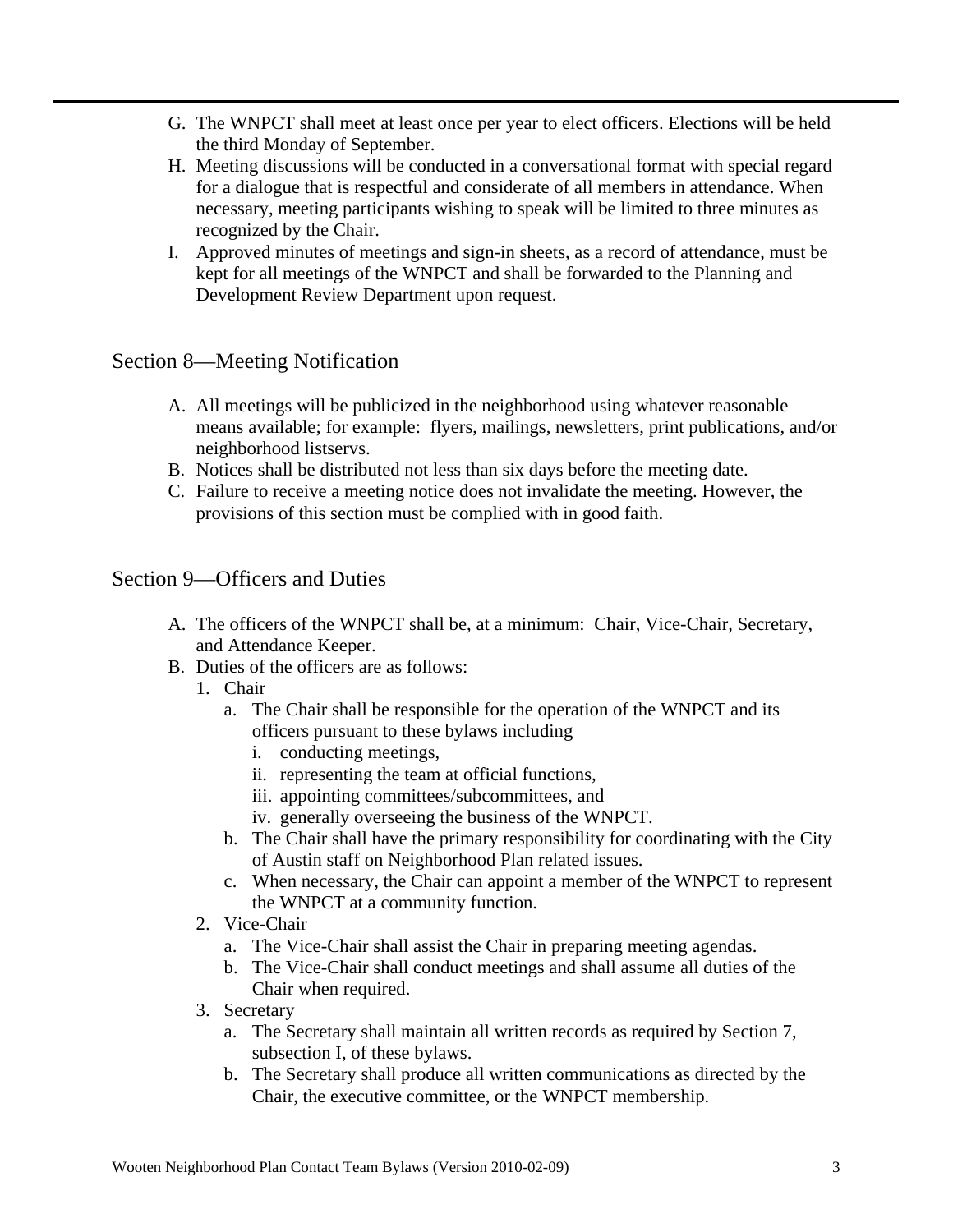- c. The Secretary shall submit annually to the City of Austin Planning and Development Review Department a list of the current officers, their terms and contact information.
- d. The Secretary shall submit annually to the City of Austin Planning and Development Review Department the WNPCT bylaws based upon the standardized bylaws template.
- 4. The Attendance Keeper
	- a. The Attendance Keeper shall maintain all attendance records including current addresses.
	- b. The Attendance Keeper shall assist the Secretary with all of the Secretary's duties when required.

Section 10—Nomination, Election, and Term of Officers

- A. Officers will be elected by the WNPCT voting members as defined in Section 4, subsection A, by majority vote. All candidates must be qualified voting members of the WNPCT.
- B. The Chair and the Secretary shall be elected for a two-year term with their elections being held on even years.
- C. The Vice-Chair and the Attendance Keeper shall be elected for a two-year term with their elections being held on odd years.
- D. The Chair and Vice-Chair may not hold office for consecutive terms.
- E. The Secretary will notify the Planning and Development Review Department in writing the names of the newly-elected officers, their contact information, and the date they are due to take office.

Section 11—Removal and Vacancies of Officers

- A. Any elected officer may be recommended for removal from office for not fulfilling their duties as per Section 9.
- B. Any WNPCT officer who no longer meets the membership criteria of Section 4, subsection A, shall be forced to resign from the WNPCT.
- C. Removal shall be considered by the WNPCT and shall require a two-thirds vote of members eligible to vote, as defined in Section 4, subsection A, and present at a meeting of the WNPCT.
- D. A resolution proposing the consideration of the removal is to have been adopted at a preceding meeting according to the guidelines of Section 6, Decision Making.
- E. Notice of the vote for removal must have been included in the call to the meeting where the vote shall take place.
- F. Should vacancies occur outside the normal election process, candidates for the unfilled term shall be nominated from the floor and elected at the next scheduled meeting following the vacancy.
- G. The person elected to the vacated office will serve for the remainder of the term.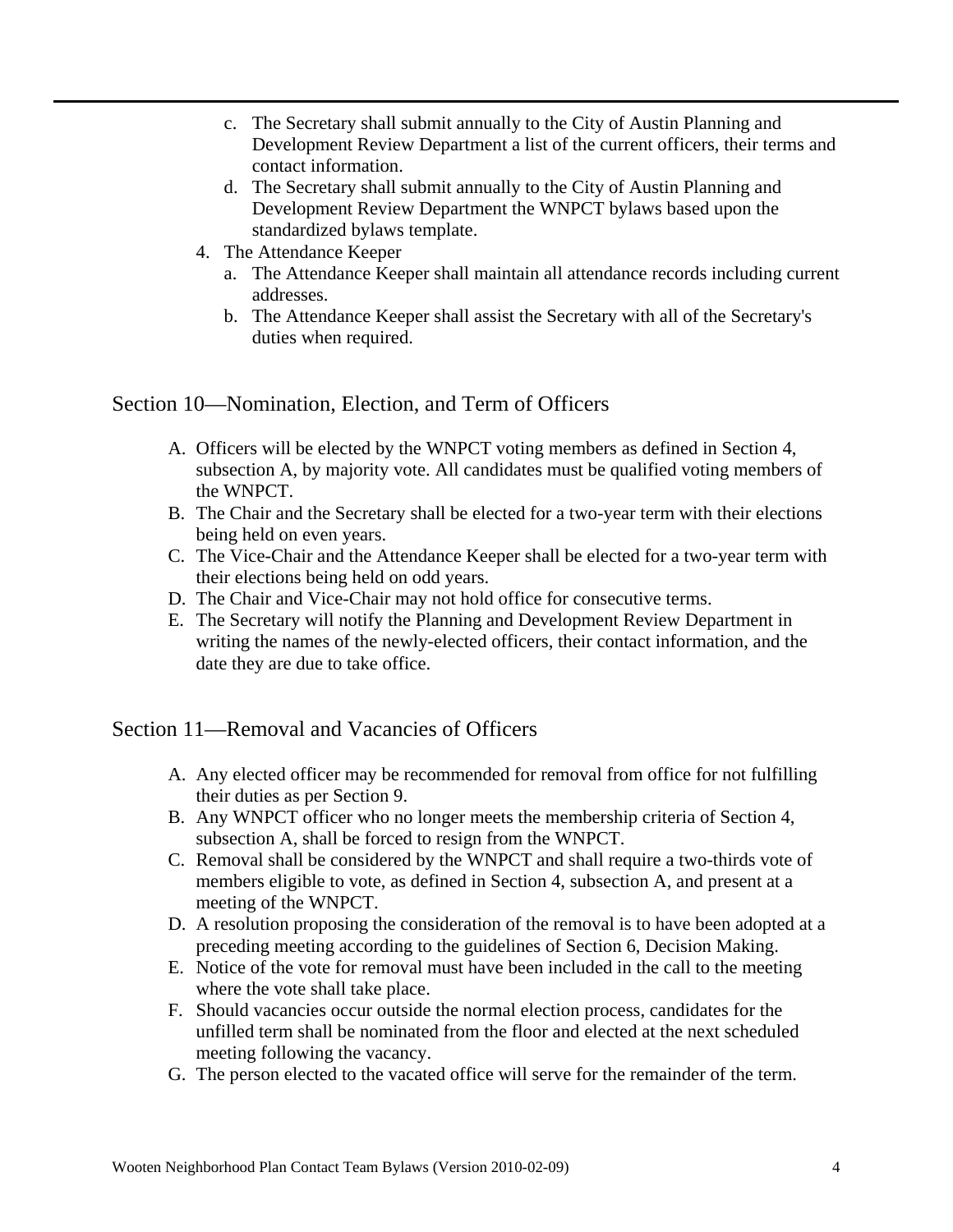H. Any former officer removed from WNPCT via resolution, may not hold any WNPCT office for five years from the removal date.

#### Section 12—Executive Committee

- A. The executive committee shall be composed of the officers of the WNPCT.
- B. Only one person per household or business may participate on the executive committee.

#### Section 13—Committees

- A. The WNPCT Chair, with the approval of the executive committee, may appoint standing committees to help conduct the business of the WNPCT.
- B. The WNPCT Chair with the approval of the executive committee may appoint project-based ad hoc committees or subcommittees to help conduct specialized business of the WNPCT.
- C. Committees shall report to the WNPCT and these reports shall be entered into the minutes or meeting summaries.
- D. Committees can be standing or ad hoc in nature.

#### Section 14—Finances

- A. The WNPCT may not collect or charge dues of its membership.
- B. The WNPCT may only accept in-kind donations that aid in the prescribed roles and responsibilities of the WNPCT as defined in Section 2.
- C. In-kind donations that create a conflict of interest (see Section 15) are not permitted.

#### Section 15 —Conflict of Interest

- A. If a voting member of the WNPCT, or immediate family, has an interest in a development that requires a plan amendment, the member must follow these rules.
	- 1. If a member has a substantial interest (see subsection 4 below) in a project, the member cannot participate in any decision or voting concerning the project, including the decision of the WNPCT to recommend an application for a plan amendment or the decision to support or not support the project.
	- 2. If a member has a substantial interest in a proposed project, the member must disclose this interest at the time a plan amendment application is discussed and at the time the recommendation letter for the project is submitted to the Director of the Planning and Development Review Department.